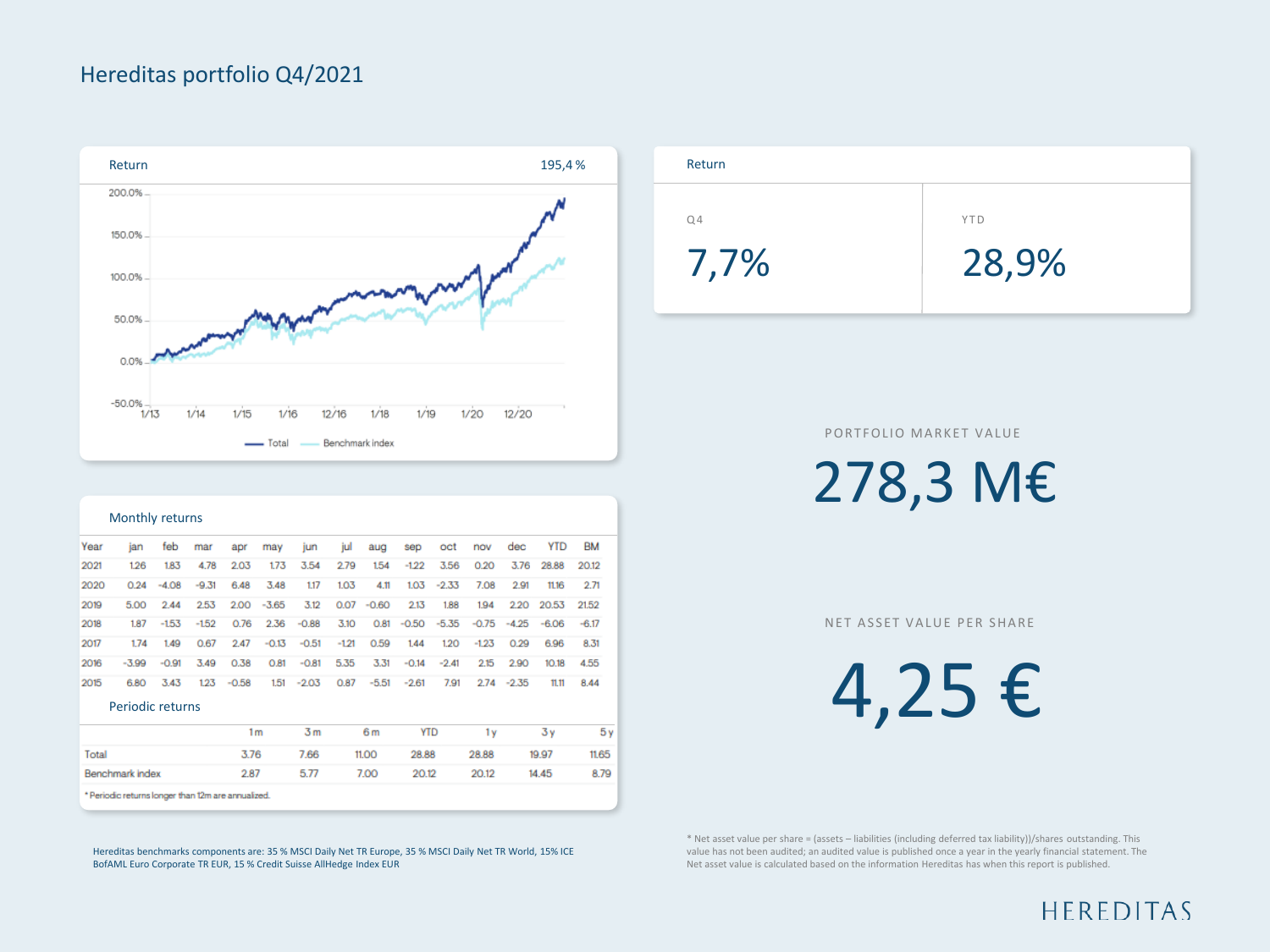### Portfolio allocation





# Detailed breakdown of asset allocation



Currency Allocation **EUR** 48.3% 20.5% **USD SEK** 9.6% **DKK** 4.5% GBP 2.4% CNY 2.0% **TWD** 1.1% 0.9% INR 6.4% Unknown Others 4.3%

# HEREDITAS